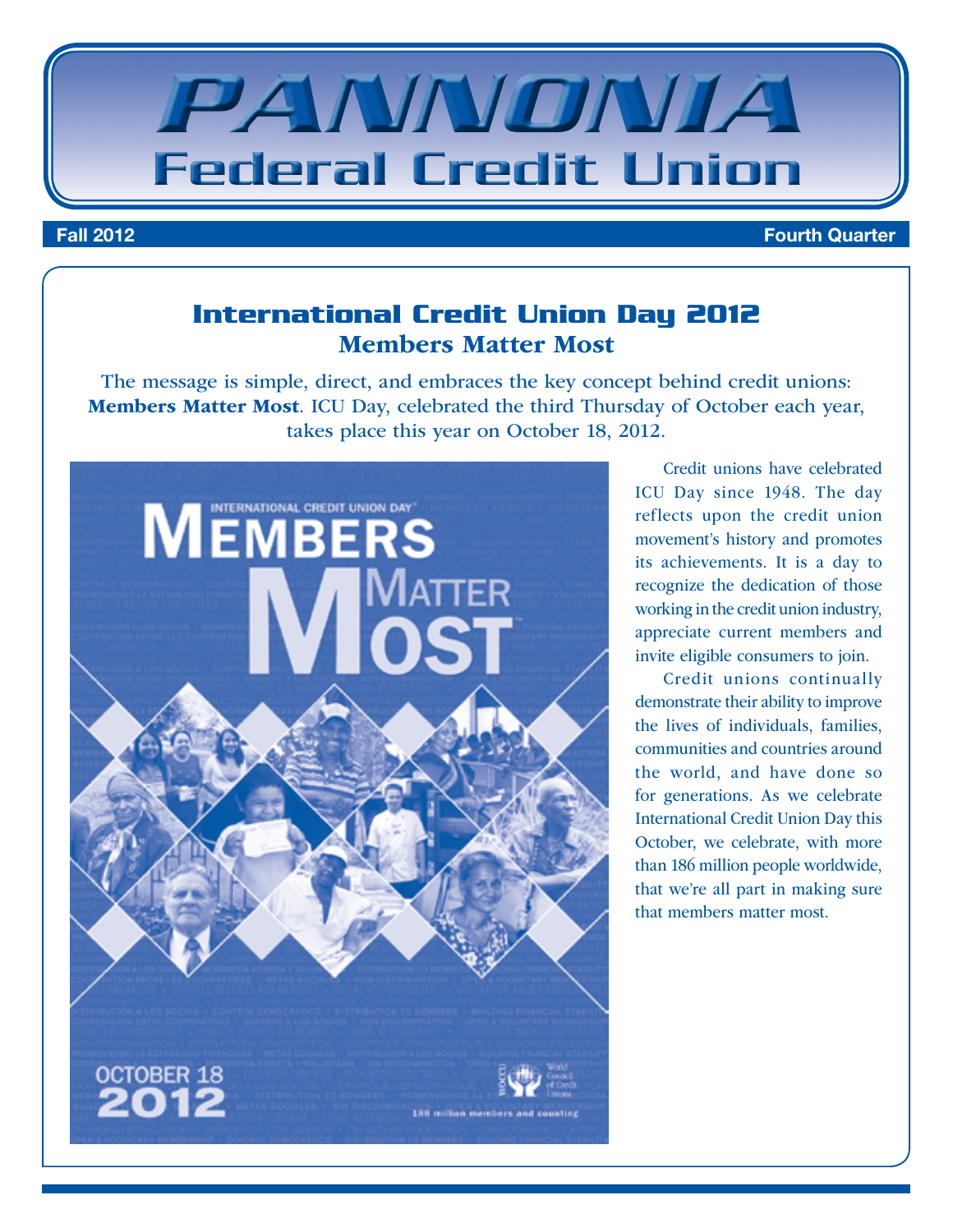

Credit Score Excellent Good Fair Fair<br>Uncertain Poor

### **FACT Act Notice**  Negative Information Notice

We may report information about your loan and deposit accounts to credit bureaus. Late payments, missed payments, or other defaults on your account may be reflected in your credit report.

### Notice to the Home Loan Applicant

In connection with your application for a home loan, the lender must disclose to you the score that a consumer reporting agency distributed to users, and the lender used in

connection with your home loan, and the key factors affecting your credit scores.

The credit score is a computer generated summary, calculated at the time of the request and based on what a consumer reporting agency or lender has on file. The scores are based on data about your credit history and payment patterns. Credit scores are important because they are used to assist the lender in determining whether you will obtain a loan. They may also be used to determine what interest rate you may be offered on the mortgage. Credit scores change over time, depending on your conduct, how your credit history and payment patterns change, and how credit scoring technologies change.

Because the score is based on information in your credit history, it is very important that you review the credit-related information that is being furnished to make sure it is accurate. Credit reports may vary from one company to another.

If you have questions about your credit score or the credit information that is furnished to you, contact the consumer reporting agency at the address and telephone number provided with this notice, or contact the lender, if the lender developed or generated the credit score consumer reporting agency plays no part in the decision to take any action on the loan application and is unable to provide you with specific reasons for the decision on a loan application.

If you have questions concerning the terms of the loan, contact the lender: Pannonia Federal Credit Union

90 Bustleton Pike • Feasterville, Pa, 19053-6343 • 215 -364-9900 www.pannonia.org

If you have questions concerning your credit score or the credit information furnished to you: contact the consumer reporting agency:

Equifax: PO Box 740256 • Atlanta, GA 30374 • 800-685-1111 Experian: PO Box 2104 • Allen, TX 75013 • 888- 397-3742 TransUnion: PO Box 2000 • Chester, PA 19022 • 800-916-8800



Laughing stirs up the blood, expands the chest, electrifies the nerves, clears away the cobwebs from the brain, and gives the whole system a cleansing rehabilitation.

# **Direct Deposit: A Smart Move**

Direct deposit is a fast, secure way to automatically have your paycheck, retirement check, or any recurring automatic payment deposited directly into your savings account. Here are just a few benefits of our free Direct Deposit service:

- • Saves time, no wasting time spent standing in line at the Credit Union.
- It's quick. Your money is available for your use on the day of payment
- It's safe. Having peace of mind knowing your check won't get lost or stolen in the mail. (You will still get a pay voucher from your employer for your records.)
- It's convenient. Your money is available regardless of whether you're away from your home or office, out of town, or simply too busy to make a deposit in person.
- • You can even have your direct deposit divided among several accounts.

Let us help you save time, money, and energy; signing up is easy. For more information about direct deposit, call or stop by the Pannonia Federal Credit Union. All you need to do is give your account number and our routing number which is 2360-8407-8 to your employer.



PAGE  $2$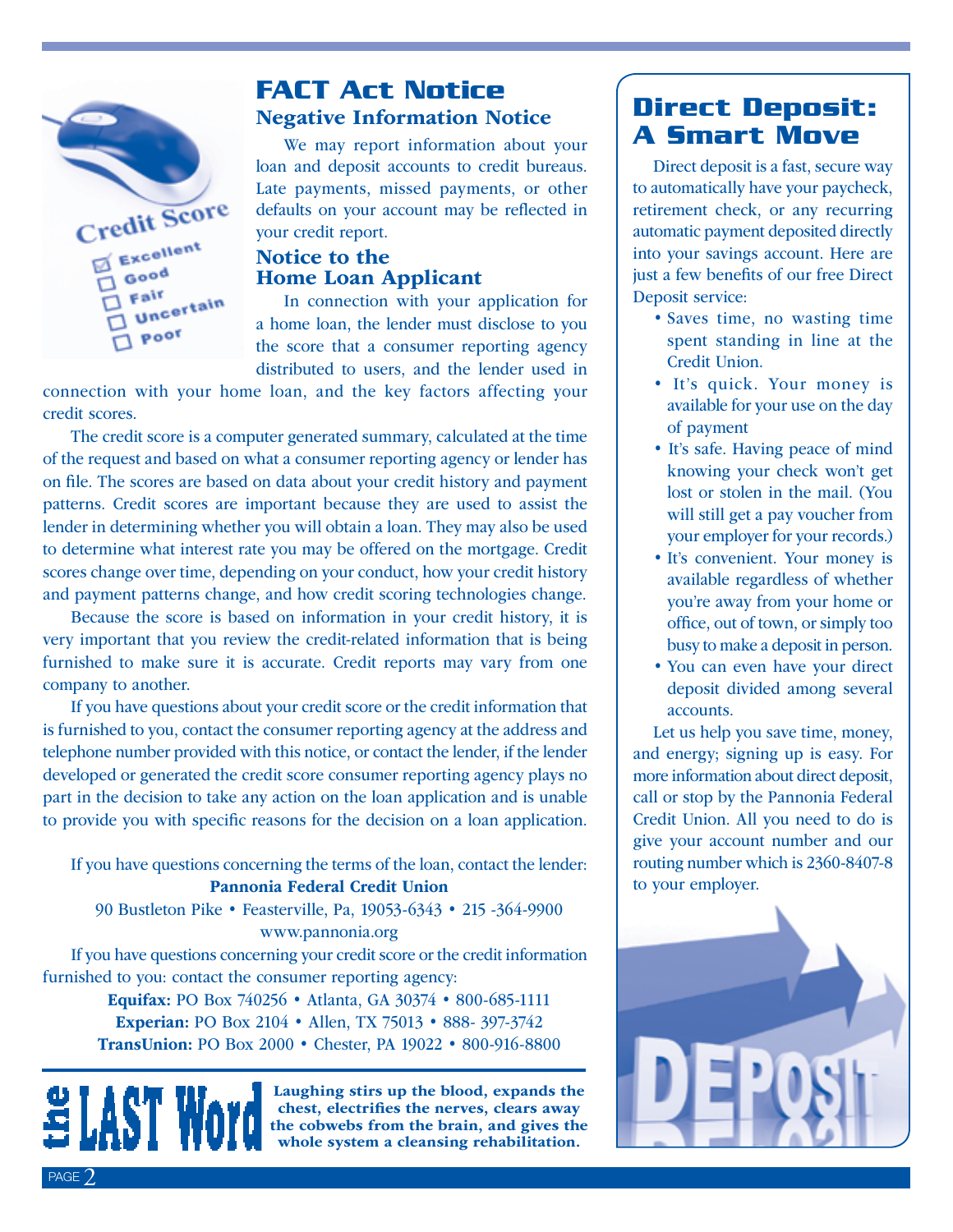## **Calendar of Events 2012**



I

I Ī Ī

*We will be closed on Monday, October 8, 2012 in observance of Columbus Day*

> *International Credit Union Day Thursday, October 18, 2012*



*Daylight Savings Time Ends Sunday, November 4, 2012*



*We will be closed on Monday, November 12, 2012 in observance of Veterans Day*



Thursday, November 22, 2012

*We will be closed on Thursday and Friday, November 22nd and 23rd in observance of Thanksgiving*

*We will be closing at 2:00 P.M. on Monday, December 24th and closed on December 25, 2912. We will reopen on Wednesday, December 26, 2012.* 

We will be closed to the public on Thursday and Friday, December 27th and 28th, 2012 while we process year-end forms. In order to receive proper credit on your account, we request that you mail your loan payment prior to December 26, 2012. All payments received after December 26th will be credited as of January 1, 2013.

> We will reopen on Wednesday, January 2, 2013.



# **Moving or Have a Name Change?**

Are your records up to date? It's important you keep all your Credit Union information accurate. That includes your address, phone number, and e-mail address. If you have recently moved, or are planning a move, let us know. We want to make sure all communication and important notices from the credit union reach you on time. For your security, change of address requests must be made in writing and on the proper forms. Please contact Pannonia Federal Credit Union for more information.

| <b>Name</b><br>Print or Type -<br>Last Name, First<br>Name, Mid Initial |                                                    | New Area Code & Tel. No.<br>If Known |
|-------------------------------------------------------------------------|----------------------------------------------------|--------------------------------------|
| Old                                                                     | No. & Street, Apt., Suite,<br>P.O. Box or R.D. No. |                                      |
| <b>Address</b>                                                          | City, State & Zip                                  |                                      |
| <b>New</b><br><b>Address</b>                                            | No. & Street.Apt., Suite,<br>P.O. Box or R.D. No.  |                                      |
|                                                                         | City, State & Zip                                  |                                      |
| <b>Sign Here</b>                                                        |                                                    | Date New Address in Effect           |
|                                                                         |                                                    | Account No(s).                       |

### **Take a Tip from the IRS** Protect Yourself from Identity Theft

Identity theft happens when someone uses your personal information, such as your name, Social Security number, or other identifying information without your permission to commit fraud or other crimes. When it comes to federal taxes, you may not be aware you have become a victim of identity theft until you receive a letter from the Internal Revenue Service.

Usually, an identity thief uses a legitimate taxpayer's identity to fraudulently file a tax return and claim a return. They generally do this by using a stolen SSN and filing a forged tax return with the attempt to get a fraudulent refund early in the filing season.

You may be unaware that this has happened until you file your tax return later in the filing season and discover that two returns were filed using the same SSN. Be alert to possible identity theft if you receive an IRS notice or letter that states:

• More than one tax return for you was filed.

• You have a balance due, refund offset, or have had collection actions taken against you for a year you did not file a tax return, or

• IRS records indicate you received wages from an employer unknown to you.

If you receive a notice from IRS, respond immediately. If you believe someone may have used your SSN fraudulently, please notify IRS using the telephone number printed on the notice or letter.

You will also need to fill out the IRS Identity Theft Affidavit. Form 14039.

If your tax records are not currently affected by identity theft, but you believe you may be at risk due to a lost or stolen purse or wallet, questionable credit card activity or credit report, contact the IRS Identity Protection Specialized Unit at 1-800-908-4490.

The IRS also created a special section on IRS.gov dedicated to identity theft issues, including tips and a special guide for assistance. Consult the Taxpayer Guide to Identity Theft and the IRS Identity Theft Protection page on IRS.gov for more information.